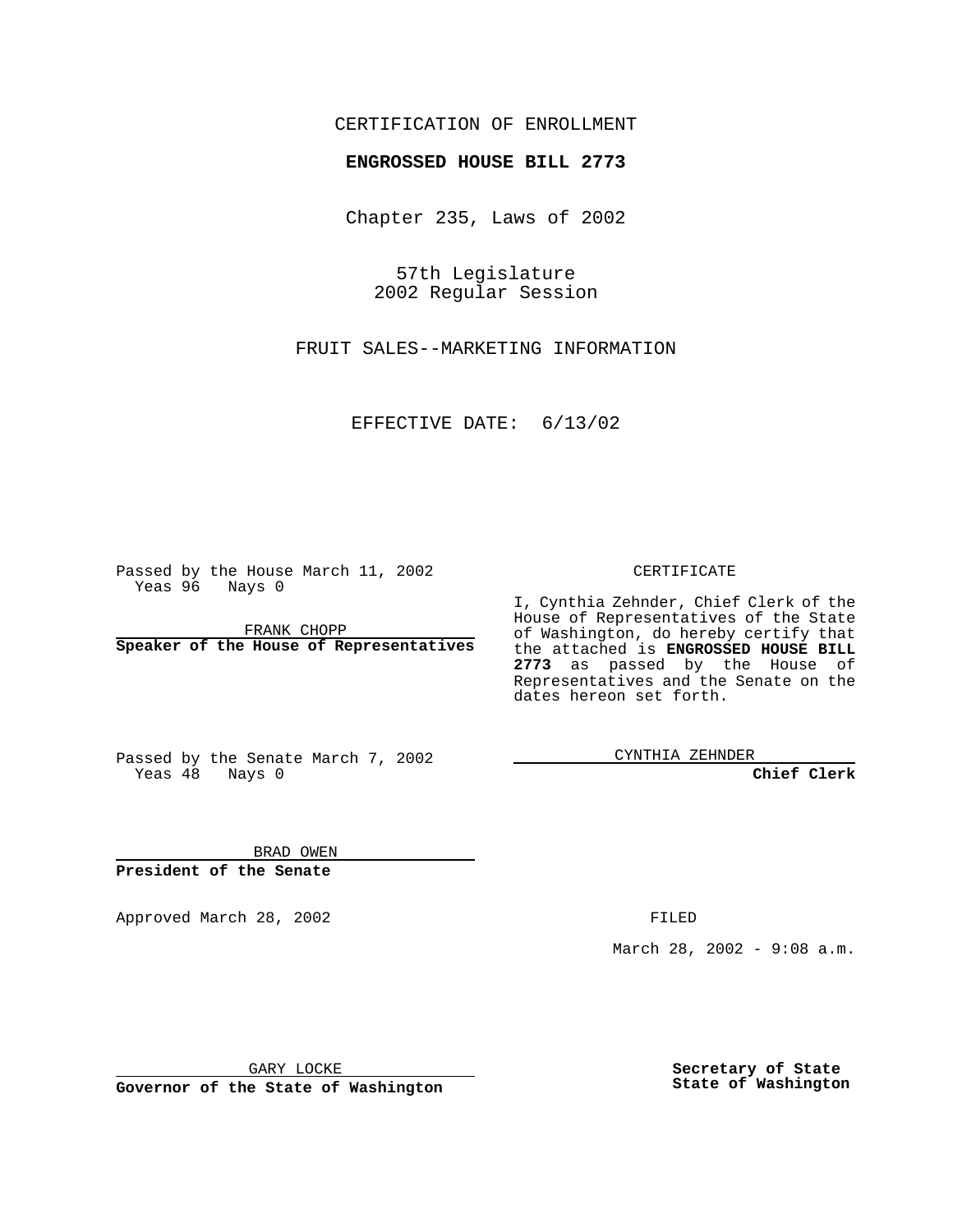## **ENGROSSED HOUSE BILL 2773** \_\_\_\_\_\_\_\_\_\_\_\_\_\_\_\_\_\_\_\_\_\_\_\_\_\_\_\_\_\_\_\_\_\_\_\_\_\_\_\_\_\_\_\_\_\_\_

\_\_\_\_\_\_\_\_\_\_\_\_\_\_\_\_\_\_\_\_\_\_\_\_\_\_\_\_\_\_\_\_\_\_\_\_\_\_\_\_\_\_\_\_\_\_\_

AS AMENDED BY THE SENATE

Passed Legislature - 2002 Regular Session

**State of Washington 57th Legislature 2002 Regular Session By** Representatives Clements, Linville, Chandler and Grant

Read first time 01/28/2002. Referred to Committee on Agriculture & Ecology.

 AN ACT Relating to sales of fruit; adding a new section to chapter 42.17 RCW; creating new sections; and providing an expiration date.

BE IT ENACTED BY THE LEGISLATURE OF THE STATE OF WASHINGTON:

 NEW SECTION. **Sec. 1.** To provide uniformity in the marketplace and to protect consignors of apples, the existing state standards for grades and packs of apples shall be evaluated. Revision of the standards for grades and packs of apples that will clarify the standards in such a way that they will be applied consistently among warehouses and commission merchants shall be evaluated. The evaluation must consider the appropriate level of uniformity that will ensure that the apples of a particular variety, grade, and pack sold from one warehouse will be equivalent to the apples of the same variety, grade, and pack sold from other warehouses.

 For this purpose, the director shall convene an apple grades and packs committee that is widely recognized within the horticultural industry as representing the interests of the industry to recommend by consensus revisions to the standards that it believes will provide the desired level of uniformity that best serves the interest of apple producers, packers, and consumers.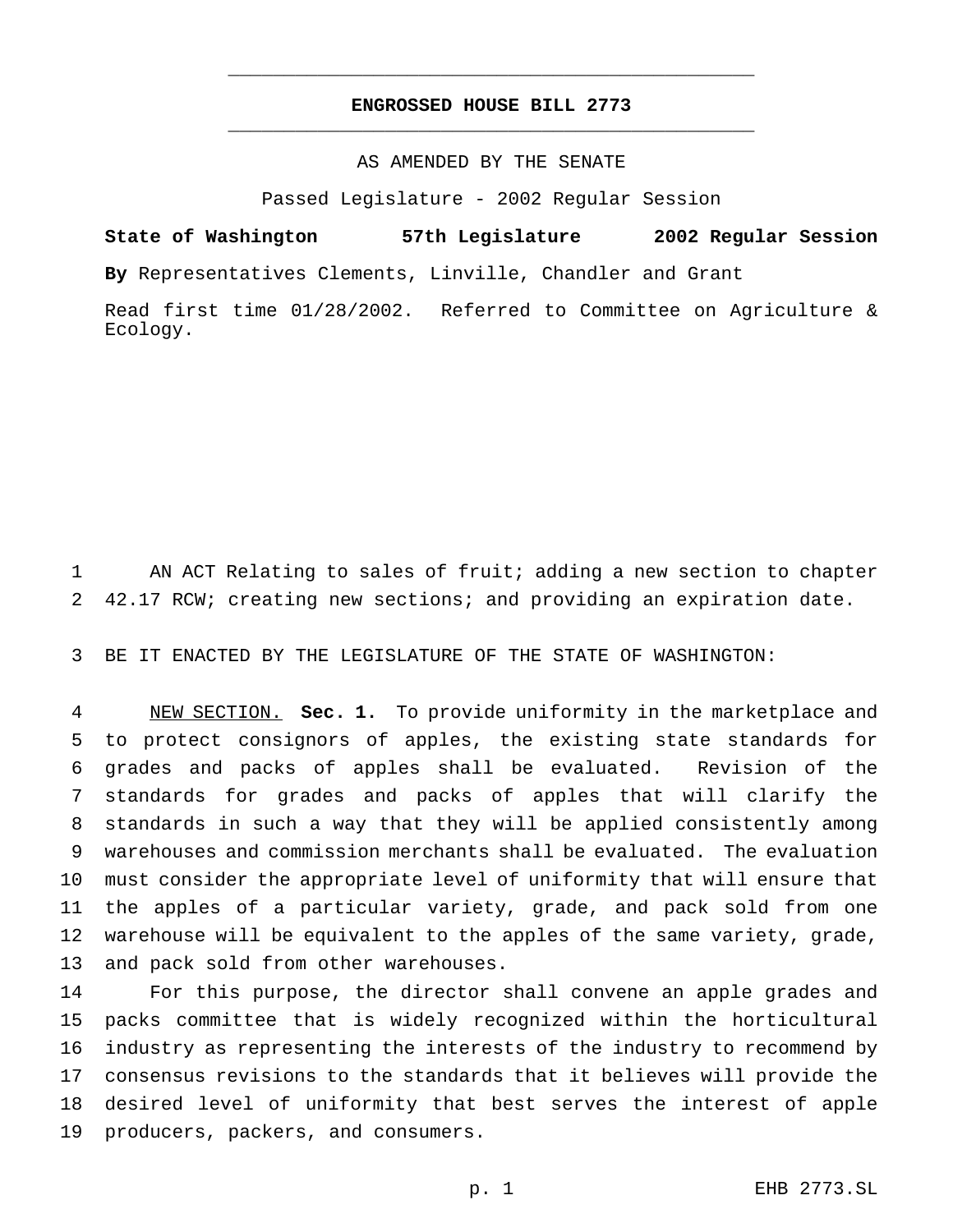If the industry committee recommends such revisions by consensus by December 15, 2003, the director shall give great weight to the recommendations in proposing the adoption of rules that reflect the consensus recommendations.

 If the apple grades and packs committee does not make recommendations by consensus by December 15, 2003, the committee shall report its findings and conclusions to the department of agriculture, and to appropriate legislative committees that have jurisdiction over agricultural issues at meetings scheduled during the next ensuing regular session of the legislature. The appropriate legislative committees may monitor the activities of the apple grades and packs committee and may schedule interim committee meetings to obtain progress reports by the apple grades and packs committee.

This section expires April 30, 2004.

 NEW SECTION. **Sec. 2.** The legislature finds that consignors of fruit, whether the sale is conducted as individual sales or in a pooling arrangement, need timely and more complete marketing information regarding terms of sale for various varieties of fruit so that producers can make informed business decisions. The legislature finds that the affected industry needs to review the type of information that is currently available, the type of information that would be useful, and how best to make available the additional information.

 The legislature requests that the Washington state horticultural association, the Wenatchee valley traffic association, the Yakima valley growers and shippers association, and the Washington growers clearinghouse association meet with each other to conduct a thorough analysis of the marketing information needs of the industry and provide recommendations to the legislature on how the market information needs can best be addressed. The legislature requests that these groups develop a joint report containing those items to improve the availability of market information for which agreement has been attained. On issues for which consensus has not been reached, each organization is requested to provide a brief statement containing the perspective of that industry segment. The legislature requests that these reports shall be completed by December 15, 2003, with a copy to be delivered to the director of the department of agriculture and to the appropriate standing committees of the senate and the house of